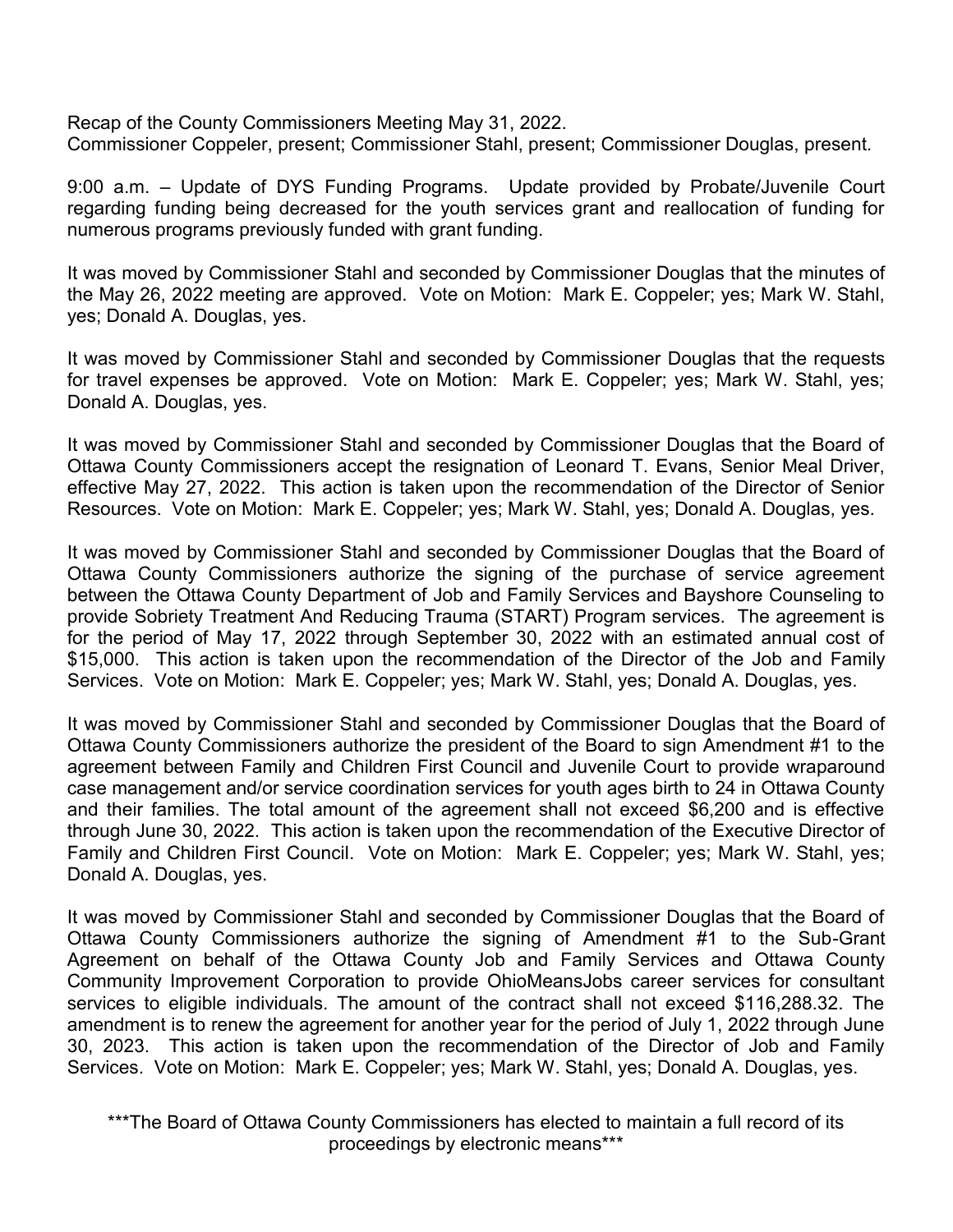It was moved by Commissioner Stahl and seconded by Commissioner Douglas that the Board of Ottawa County Commissioners has received the proposed changes to the permanent assessment bases for the Roose Ditch as submitted by the County Engineer; and sets an effective date for the changes of July 28, 2022, and further sets a hearing date of June 28, 2022 at 9:00 a.m. at the Commissioner's Assembly Room located at the Ottawa County Courthouse, 315 Madison Street, Port Clinton, Ohio. This action is taken upon the recommendation of the County Engineer. Vote on Motion: Mark E. Coppeler; yes; Mark W. Stahl, yes; Donald A. Douglas, yes.

It was moved by Commissioner Stahl and seconded by Commissioner Douglas that the Board of Ottawa County Commissioners authorize signing the contract for the Lenz Ditch Maintenance Project with Garza Dirt Works, LLC in the amount of \$36,464.70. This action is taken upon the recommendation of the County Engineer. Vote on Motion: Mark E. Coppeler; yes; Mark W. Stahl, yes; Donald A. Douglas, yes.

It was moved by Commissioner Stahl and seconded by Commissioner Douglas that the Board of Ottawa County Commissioners set a bid opening date of July 14, 2022 at 11:30 a.m. at which time bids received will be opened for the Flood Hazard Mitigation/Home Elevation Project for 328 Miami Beach Road, Port Clinton. This action is taken upon the recommendation of the Director of the Regional Planning Commission. Vote on Motion: Mark E. Coppeler; yes; Mark W. Stahl, yes; Donald A. Douglas, yes.

It was moved by Commissioner Stahl and seconded by Commissioner Douglas that the Board of Ottawa County Commissioners set a bid opening date of July 14, 2022 at 11:45 a.m. at which time bids received will be opened for the Flood Hazard Mitigation/Home Elevation Project for 3000 Shore Drive, Port Clinton. This action is taken upon the recommendation of the Director of the Regional Planning Commission. Vote on Motion: Mark E. Coppeler; yes; Mark W. Stahl, yes; Donald A. Douglas, yes.

It was moved by Commissioner Stahl and seconded by Commissioner Douglas that the Ottawa County Voucher Report dated May 26 & 27, 2022 in the total amount of \$236,841.05 be approved for payment and that the County Auditor be authorized to issue the warrant on the County Treasury for payment of same. Be it further authorized that the attached Then and Now voucher(s) are also approved. The voucher reports are available for review in the office of the Ottawa County Commissioners until the retention period has expired in accordance with the Records Retention Schedule. Vote on Motion: Mark E. Coppeler; yes; Mark W. Stahl, yes; Donald A. Douglas, yes.

It was moved by Commissioner Stahl seconded by Commissioner Douglas that the Board of Ottawa County Commissioners hereby authorize transfers and appropriations as requested by the Board of Elections. Vote on Motion: Mark E. Coppeler, yes; Mark W. Stahl, yes; Donald A. Douglas, yes.

10:00 a.m. – Sanitary Engineering Bi-Weekly Update. Holiday weekend went well with no concerns at either plants; updating SOP for water plant flushing feed lines; ongoing project updates; SSES Coordinator position description revised and updated; draft opponent response for SB 193; and updated rules & regulations to be reviewed and adopted.

\*\*\*The Board of Ottawa County Commissioners has elected to maintain a full record of its proceedings by electronic means\*\*\*